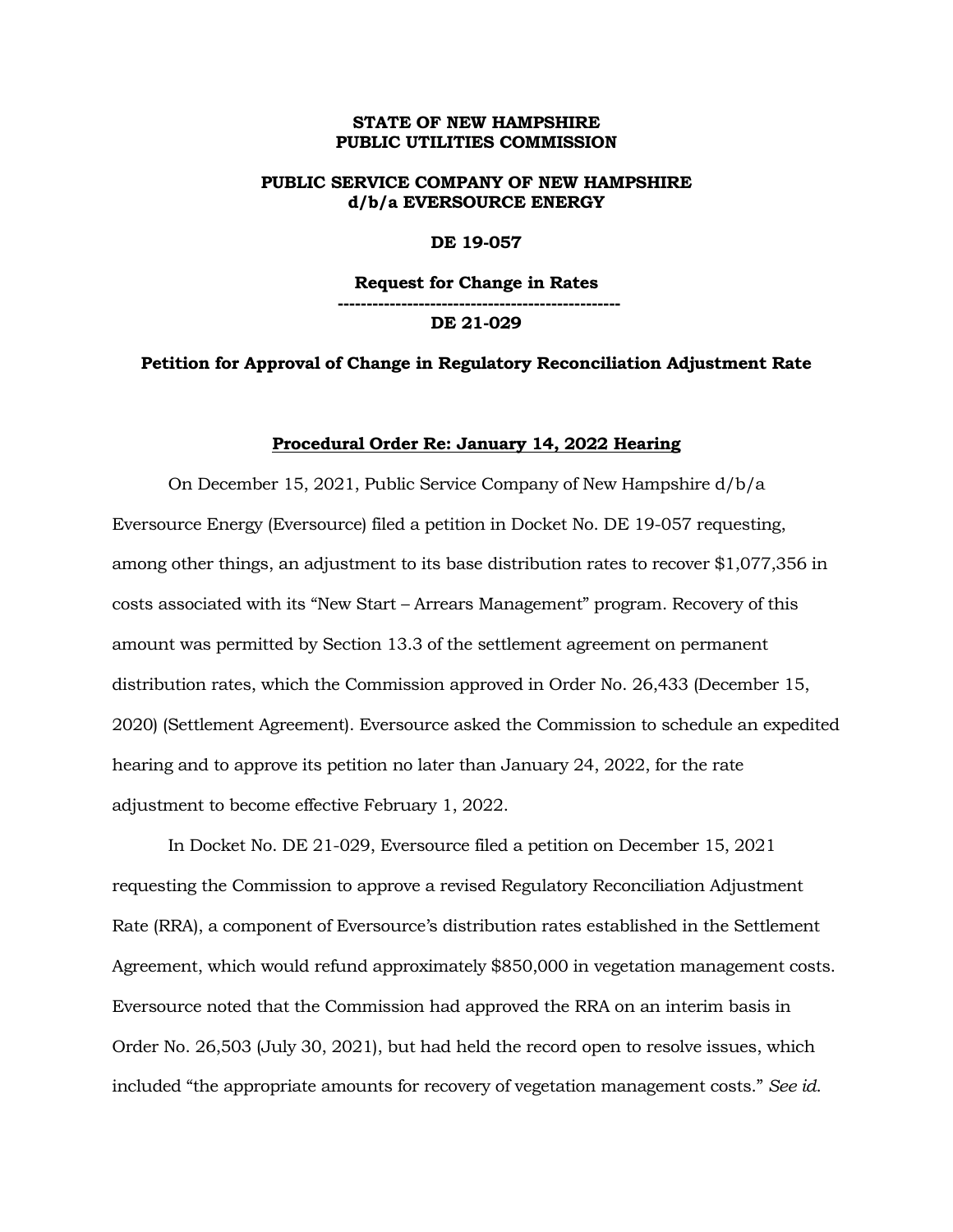at 4. Eversource stated that, based on its review of vegetation management costs, it determined that this amount had been incorrectly included in the RRA calculation and should be returned to Eversource customers. It asked the Commission to schedule a hearing in time to approve the proposed RRA adjustment for effect on February 1, 2022.

The petitions filed by Eversource on December 15, 2021 in both of the abovecaptioned matters seek adjustments to rates effective February 1, 2022. Accordingly, the Commission has scheduled a hearing on both petitions on Friday, January 14, 2022, at 9:00 a.m. *See* N.H. Admin. R., Puc 203.19. The January 14, 2022 hearing shall be conducted in person, in accordance with the attached supplemental order of notice and hearing guidelines. Four hours are allotted for this hearing. If additional time will be required, the parties are requested to notify the Commission within ten days from the date of this order.

So ordered, this twenty-third day of December, 2021.

 $NIEU$   $C$   $(10000)$ 

Daniel C. Goldner Presiding Officer Chairman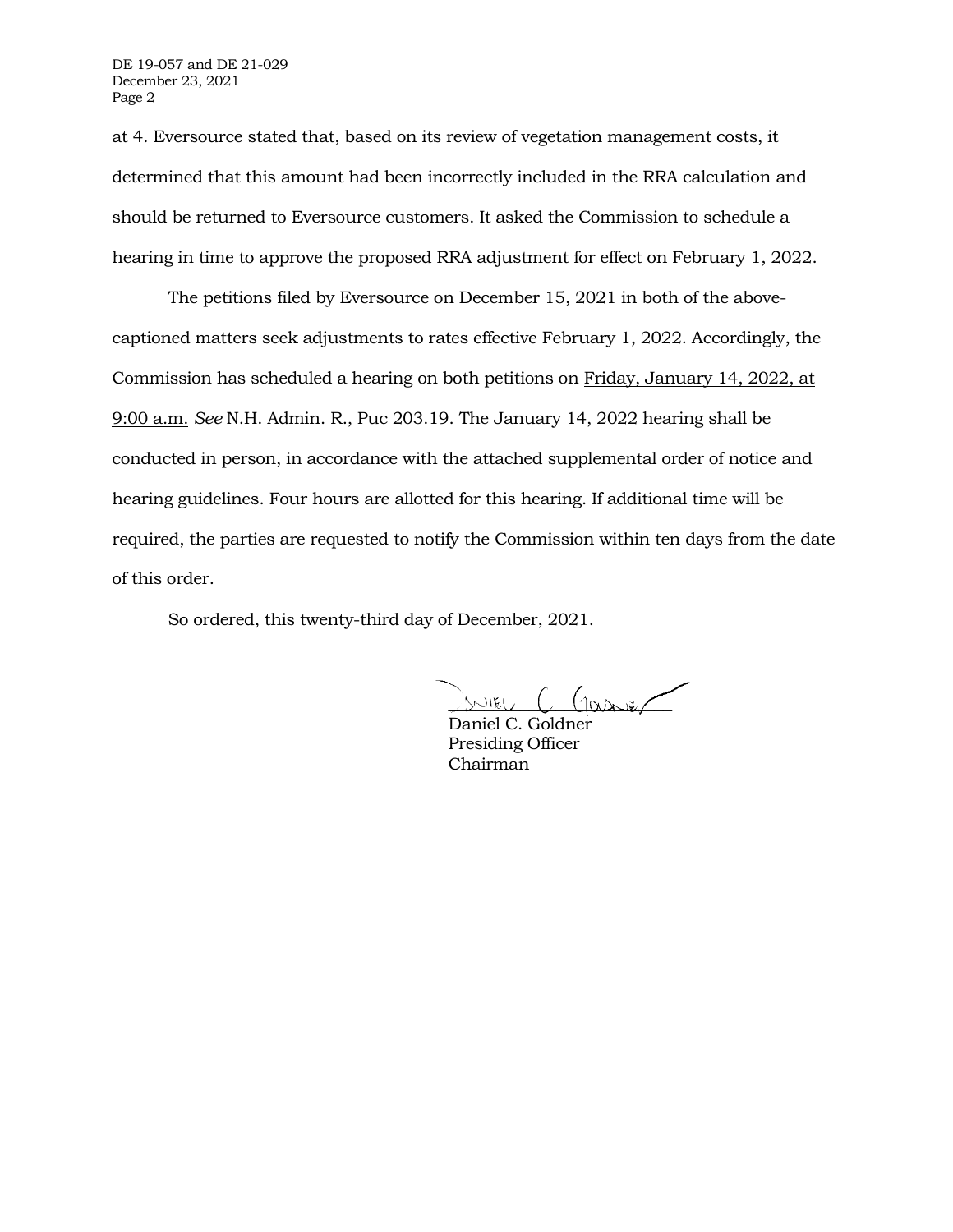DE 19-057 and DE 21-029 December 23, 2021 Page 3

# Service List - Docket Related

Docket# : 19-057

Printed: 12/23/2021

Email Addresses

ClerksOffice@puc.nh.gov nhregulatory@eversource.com mbirchard@keyesfox.com aboyd@acadiacenter.org brianna@cleanenergynh.org kelly@cleanenergynh.org brian.d.buckley@energy.nh.gov rburke@nhla.org richard.t.chagnon@energy.nh.gov jessica.chiavara@eversource.com john@johncoffman.net roger@fsconline.com kristi.davie@eversource.com julianne.m.desmet@oca.nh.gov paul.b.dexter@energy.nh.gov jdonahue@preti.com pearl.donohoo-vallett@brattle.com jay.e.dudley@energy.nh.gov stephen.r.eckberg@energy.nh.gov eemerson@primmer.com sam@cleanenergynh.org thomas.c.frantz@energy.nh.gov mhorne@hcc-law.com tklaes@blueridgecs.com donald.m.kreis@oca.nh.gov erica.menard@eversource.com karen.j.moran@energy.nh.gov scott@sjmuellerlaw.com dmullinax@blueridgecs.com elizabeth.r.nixon@energy.nh.gov amanda.o.noonan@energy.nh.gov ocalitigation@oca.nh.gov rebecca.ohler@des.nh.gov rorie.e.patterson@energy.nh.gov melissa.price@eversource.com jralston@keeganwerlin.com agustin.ros@brattle.com sanem.sergici@brattle.com